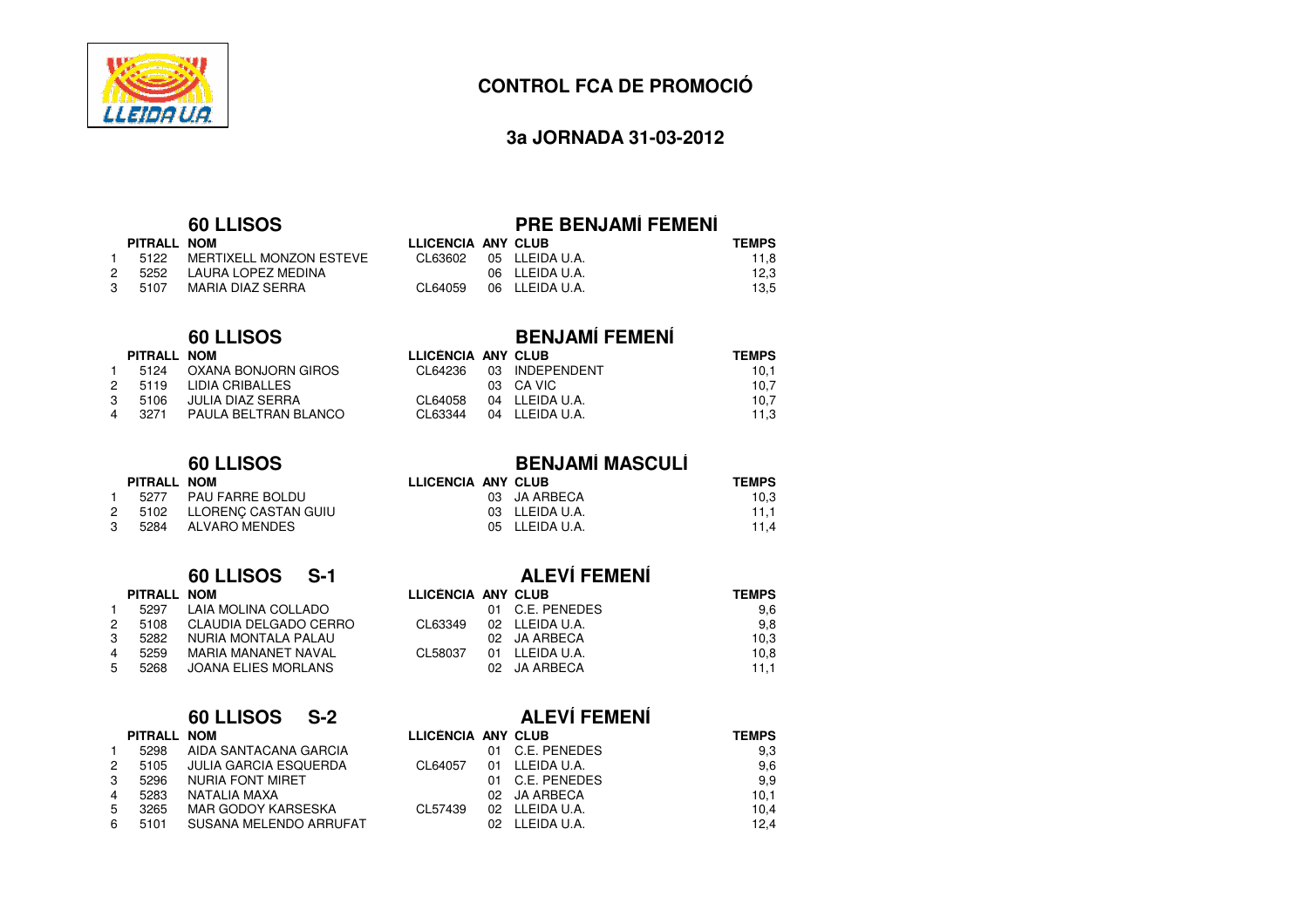

1

2

3

4

5

6

## **CONTROL FCA DE PROMOCIÓ**

### **3a JORNADA 31-03-2012**

### **60 LLISOS**

### **ALEVÍ MASCULÍ**

**INFANTIL FEMENÍ**

**INFANTIL FEMENÍ**

|     | PITRALL NOM |                           | LLICENCIA ANY CLUB |                | <b>TEMPS</b> |
|-----|-------------|---------------------------|--------------------|----------------|--------------|
| 1.  | 5103        | JOAN BONET SELLART        | CL63950            | 01 LLEIDA U.A. | 9,5          |
| 2   | 360         | JOAN PANE ANIZ            | CL60470            | 02 LLEIDA U.A. | 9,7          |
| 3   | 5258        | DANIEL MAÑANET NAVAL      | CL58038            | 01 LLEIDA U.A. | 10,2         |
| 4   | 5114        | MANUEL JESUS MACHO FILLAT | CL63353            | 02 LLEIDA U.A. | 10,5         |
| 5   | 5111        | DANIEL COGUL GUARDIOLA    | CL55806            | 01 LLEIDA U.A. | 10,8         |
| 6 - | 5292        | JON MAÑANET NAVAL         | CL58039            | 01 LLEIDA U.A. | 11,6         |
|     |             |                           |                    |                |              |

# **80 LLISOS S-1**

|                | PITRALL NOM |                           | LLICÈNCIA ANY CLUB |                | <b>TEMPS</b> |
|----------------|-------------|---------------------------|--------------------|----------------|--------------|
|                | 5255        | SONIA SANS BADIA          |                    | 99 JA ARBECA   | 11,3         |
| 2              | 5249        | ARES GILI CAMINO          |                    | 99 LLEIDA U.A. | 12,1         |
| 3              | 5250        | LAIA SOLE ARMORA          | CL59255            | 00 C.A. ASCO   | 12,2         |
| $\overline{4}$ | 3262        | HELENA ZURITA CRESPO      | CL56065            | 99 LLEIDA U.A. | 12.6         |
| -5             | 5248        | MARINA ROS OLOMI          |                    | 99 LLEIDA U.A. | 12.7         |
| 6              | 5245        | NOEMI DESCARREGA GALCERAN |                    | 00 C.A. ASCO   | 13,3         |
|                |             |                           |                    |                |              |

### **80 LLISOS S-2**

### **PITRALL NOMLLICÈNCIA ANY CLUB TEMPS**<br>CL58646 99 LLEIDA U.A. 11.7 15247 ARIADNA CHAS ROURE<br>5239 ALBA ANDRES ROCA CL58646 99 LLEIDA U.A. 11,7<br>CL63949 99 LLEIDA U.A. 12,1 25239 ALBA ANDRES ROCA<br>3258 MARINA MORELL SOL CL63949 99 LLEIDA U.A. 12,1 12,1 12,1 12,2 33258 MARINA MORELL SOLE<br>3261 MARINA SURIA ASENSIO CL57437 99 LLEIDA U.A. 12,2<br>CL56061 00 LLEIDA U.A. 12,4 43261 MARINA SURIA ASENSIO<br>3255 ESTER CORTADELLES G CL56061 00 LLEIDA U.A. 12,4<br>CL60463 99 LLEIDA U.A. 12,5 53255 ESTER CORTADELLES GASSO<br>5294 NURIA MARTINEZ SIMO CL60463 <sup>99</sup> LLEIDA U.A. 12,5 6 <sup>5294</sup> NURIA MARTINEZ SIMO00 XAFATOLLS 12,8<br>00 XAFATOLLS 13.3 75295 VERONICA STOLARCKZYK OKARMA<br>5257 CARLA BARBE MIRO A 00 XAFATOLLS 13,3 8CARLA BARBE MIRO O CL55803 00 LLEIDAU.A. 13,6

### **80 LLISOS S-1**

# **INFANTIL MASCULÍ**

|              | PITRALL NOM |                             | LLICÈNCIA ANY CLUB |                        | <b>TEMPS</b> |
|--------------|-------------|-----------------------------|--------------------|------------------------|--------------|
| $\mathbf{1}$ | 5274        | JOEL COMENGE PEIRO          |                    | CL63348 99 LLEIDA U.A. | 10,5         |
| 2            | 5246        | JOEL CASALS MONTEL          |                    | CL59252 99 C.A. ASCO   | 10.7         |
|              |             | 3 5276 ALEIX PORRAS CANTONS |                    | CL54628 99 LLEIDA U.A. | 10.9         |
| 4            | 3203        | SERGI FELIS BADIA           | CI 59181           | 99 LLEIDA U.A.         | 11.2         |
| 5            | 3205        | SERGI LIEBANA JORDAN        | CT17501            | 00 LLEIDA U.A.         | 12,3         |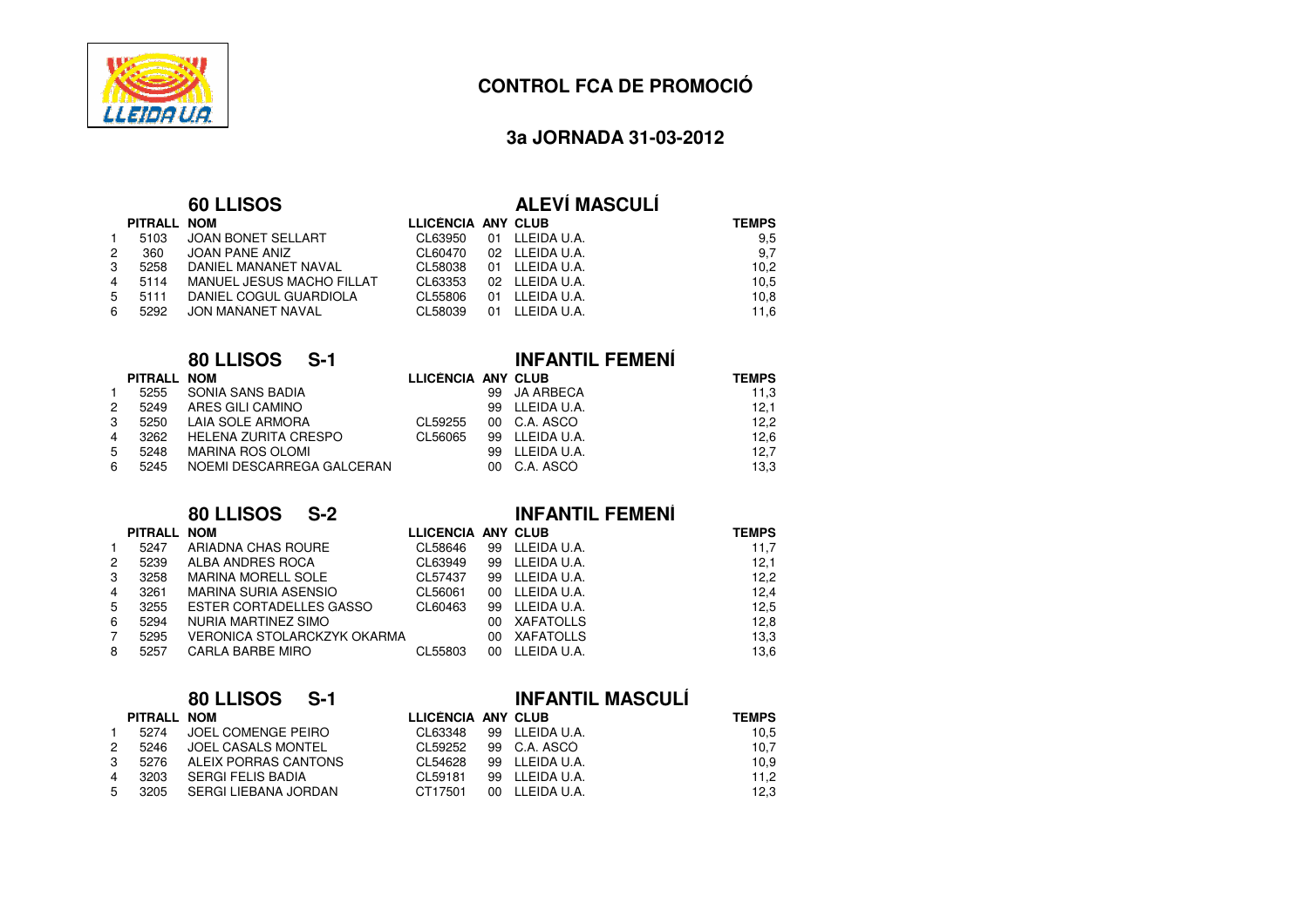

2

3

4

6

1

4

6

7

5 5136

1 5140

7

# **CONTROL FCA DE PROMOCIÓ**

## **3a JORNADA 31-03-2012**

### **80 LLISOS S-2**

| PITRALL NOM |                            | LLICENCIA ANY CLUB |                       |
|-------------|----------------------------|--------------------|-----------------------|
|             | 1 5287 TONI SOLE FERRAN    |                    | CL63970 99 LLEIDA U.A |
|             | 2 5262 ADRIA GELONCH AZNAR |                    | 99 JA ARBECA          |
|             | 3 5261 NIL GELONCH AZNAR   |                    | 00 JA ARBECA          |
|             | 4 5229 OUAFAE SBABTI       |                    | 00 PAS A PAS          |
|             |                            |                    |                       |

### **100 LLISOS**

# **INFANTIL MASCULÍ**<br>LLICÈNCIA ANY CLUB

| м                 | LLICÈNCIA ANY CLUB |                | <b>TEMPS</b> |
|-------------------|--------------------|----------------|--------------|
| NI SOLE FERRAN    | CL63970            | 99 LLEIDA U.A. | 11.2         |
| RIA GELONCH AZNAR |                    | 99 JA ARBECA   | 11.4         |
| GELONCH AZNAR     |                    | 00 JA ARBECA   | 12.1         |
| AFAE SBABTI       |                    | 00 PAS A PAS   | 13.1         |
|                   |                    |                |              |

|   |             | 100 LLISOS             |                    |    | <b>ABSOLUT FEMENÍ</b> |              | <b>VENT</b> |
|---|-------------|------------------------|--------------------|----|-----------------------|--------------|-------------|
|   | PITRALL NOM |                        | LLICENCIA ANY CLUB |    |                       | <b>TEMPS</b> | $-0,2$      |
|   | 5117        | ANNA ESTRADA BRULL     | CT19877            | 97 | AA CATALUNYA          | 12,9         |             |
| 2 | 5133        | JULIA RIUS GARCIA      | CL18993            |    | 94 C.A. ASCO          | 13,2         |             |
| 3 | 5132        | ANNA MIRO MORA         | CL55938            |    | 96 C.A. ASCO          | 13,5         |             |
| 4 | 5116        | NURIA CASTELLS GASA    | CL61790            |    | 98 LLEIDA U.A.        | 13,8         |             |
| 5 | 5142        | AMAIA ALDABO LEGORBURU | CT17495            | 97 | LLEIDA U.A.           | 13,9         |             |
| 6 | 5244        | CARLA ROPERO TAPIA     | CT17502            | 98 | LLEIDA U.A.           | 14,3         |             |
|   | 3237        | NAIMA BARKANE AMAROUCH | CL56054            |    | 98 LLEIDA U.A.        | 14,8         |             |
| 8 | 5115        | SAIDA MACHO FILLAT     | CL63352            | 98 | LLEIDA U.A.           | 15,1         |             |

|    |             | 100 LLISOS                     |                    |    | <b>CADET MASCULÍ</b> |              | <b>VENT</b> |  |
|----|-------------|--------------------------------|--------------------|----|----------------------|--------------|-------------|--|
|    | PITRALL NOM |                                | LLICENCIA ANY CLUB |    |                      | <b>TEMPS</b> | $-1,2$      |  |
|    | 5131        | ANDREU MUR SUÑE                | CL53587            |    | 98 C.A. ASCO         | 12,6         |             |  |
| 2  | 5113        | <b>MARC BLANCH ABADIA</b>      | CL59189            | 97 | LLEIDA U.A.          | 12,7         |             |  |
| 3  | 5275        | DANIEL MORCILLO JIMENEZ        | CL61885            |    | 98 LLEIDA U.A.       | 12,9         |             |  |
| 4  | 3189        | MARC LIEBANA JORDAN            | CT17500            | 98 | LLEIDA U.A.          | 13,0         |             |  |
| 5. | 5136        | <b>VICTOR SANCHO NAVAL</b>     | CL54626            | 97 | LLEIDA U.A.          | 13,5         |             |  |
| 6. | 3199        | ORIOL VALLS TREPAT             | CL56064            | 98 | LLEIDA U.A.          | 13,7         |             |  |
|    | 3191        | <b>JORGE MELENDO ARRUFAT</b>   | CT20153            | 97 | LLEIDA U.A.          | 13,8         |             |  |
| 8  | 5138        | <b>WESLEY NICHOLSON SABATE</b> | CL60462            | 98 | LLEIDA U.A.          | 14,6         |             |  |

|        | 100 LLISOS         |                 | <b>ABSOLUT MASCULI</b> | <b>VENT</b>    |              |        |
|--------|--------------------|-----------------|------------------------|----------------|--------------|--------|
|        | <b>PITRALL NOM</b> |                 | LLICÈNCIA ANY CLUB     |                | <b>TEMPS</b> | $-1.2$ |
|        | 5140               | ANGEL ROS OLOMI |                        | 96 LLEIDA U.A. | 12,7         |        |
| $^{2}$ | 5285               | AGUILENO MENDES |                        | 88 LLEIDA U.A. | 12,8         |        |
|        | 5286               | AUGUSTO MENDES  |                        | 93 LLEIDA U.A. | 13.1         |        |
|        |                    |                 |                        |                |              |        |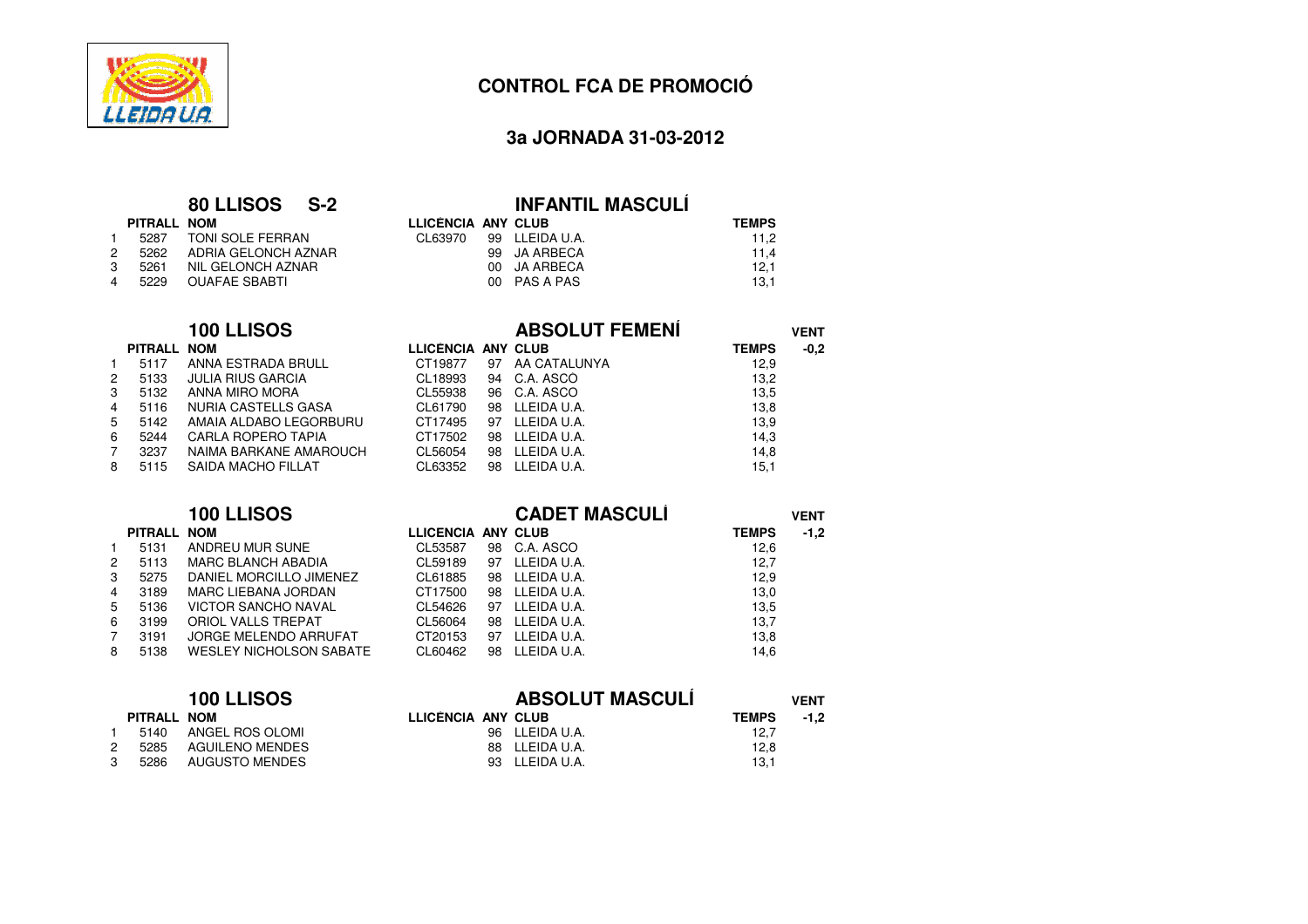

## **3a JORNADA 31-03-2012**

### **150 LLISOS**

|   | PITRALL NOM |                                |
|---|-------------|--------------------------------|
|   | 5247        | ARIADNA CHAS ROURE             |
| 2 | 5239        | ALBA ANDRES ROCA               |
| 3 | 3255        | <b>ESTER CORTADELLES GASSO</b> |
| 4 | 3258        | <b>MARINA MORELL SOLE</b>      |
| 5 | 3261        | <b>MARINA SURIA ASENSIO</b>    |
| 6 | 5249        | ARES GILI CAMINO               |
| 7 | 3262        | <b>HELENA ZURITA CRESPO</b>    |
| 8 | 5257        | CARLA BARBE MIRO               |
|   |             |                                |

|                      | PITRALL NOM |                         | LLICENCIA ANY CLUB |               |
|----------------------|-------------|-------------------------|--------------------|---------------|
| $\mathbf{1}$         | 5274        | JOEL COMENGE PEIRO      | CL63348            | 99 LLEIDA U.A |
| $\mathbf{2}^{\circ}$ |             | 5246 JOEL CASALS MONTEL | CL59252            | 99 C.A. ASCO  |
| 3                    | 5287        | TONI SOLE FERRAN        | CL63970            | 99 LLEIDA U.A |
| $\overline{4}$       | 5276        | ALEIX PORRAS CANTONS    | CL54628            | 99 LLEIDA U.A |
| $5^{\circ}$          | 5262        | ADRIA GELONCH AZNAR     |                    | 99 JA ARBEC   |
| 6                    | 3205        | SERGI LIEBANA JORDAN    | CT17501            | 00 LLEIDA U.A |
| $7\overline{ }$      | 5266        | GERARD ALDOMA VALL      |                    | 00 JA ARBEC   |

### **300 LLISOS**

| PITRALL NOM |                              | LLICENCIA ANY CLUB |                         |
|-------------|------------------------------|--------------------|-------------------------|
|             | 1 5117 ANNA ESTRADA BRULL    |                    | CT19877 97 AA CATALUNYA |
|             | 2 5271 CARLA CAMI GARANTO    |                    | 98 JA ARBECA            |
|             | 3 5118 JOANA ALCOVERRO BEDOS |                    | CT19882 97 AA CATALUNYA |
| 4 5144      | MARIA MODOL MESALLES         |                    | CL61789 98 LLEIDAU.A.   |
|             |                              |                    |                         |

## **300 LLISOS**

| PITRALL NOM |  |
|-------------|--|
|-------------|--|

| 1. | 3189 | <b>MARC LIEBANA JORDAN</b> |  |
|----|------|----------------------------|--|
| 2  | 5136 | <b>VICTOR SANCHO NAVAL</b> |  |
| 3  | 5275 | DANIEL MORCILLO JIMENEZ    |  |
| 4  | 3191 | JORGE MELENDO ARRUFAT      |  |
| 5  | 5113 | <b>MARC BLANCH ABADIA</b>  |  |
|    |      |                            |  |

| <b>OLLISOS</b>        |                    |    | <b>INFANTIL FEMENI</b> |              |
|-----------------------|--------------------|----|------------------------|--------------|
| М                     | LLICENCIA ANY CLUB |    |                        | <b>TEMPS</b> |
| IADNA CHAS ROURE      | CL58646            |    | 99 LLEIDA U.A.         | 21,4         |
| 3A ANDRES ROCA        | CL63949            | 99 | LLEIDA U.A.            | 22.2         |
| TER CORTADELLES GASSO | CL60463            | 99 | LLEIDA U.A.            | 22,4         |
| RINA MORELL SOLE      | CL57437            | 99 | LLEIDA U.A.            | 22,8         |
| RINA SURIA ASENSIO    | CL56061            | 00 | LLEIDA U.A.            | 22,9         |
| ES GILI CAMINO        |                    | 99 | LLEIDA U.A.            | 23,0         |
| LENA ZURITA CRESPO    | CL56065            | 99 | LLEIDA U.A.            | 23,9         |
| RLA BARBE MIRO        | CL55803            | 00 | LLEIDA U.A.            | 25,8         |

# **150 LLISOS INFANTIL MASCULÍ**

|    | PITRALL NOM |                             | LLICÈNCIA ANY CLUB |     |                | <b>TEMPS</b> |
|----|-------------|-----------------------------|--------------------|-----|----------------|--------------|
| 1. | 5274        | JOEL COMENGE PEIRO          | CL63348            |     | 99 LLEIDA U.A. | 19,8         |
| 2  | 5246        | JOEL CASALS MONTEL          | CL59252            |     | 99 C.A. ASCO   | 20,0         |
| 3  | 5287        | TONI SOLE FERRAN            | CL63970            |     | 99 LLEIDA U.A. | 20,3         |
| 4  | 5276        | ALEIX PORRAS CANTONS        | CL54628            |     | 99 LLEIDA U.A. | 20,6         |
| 5  | 5262        | ADRIA GELONCH AZNAR         |                    |     | 99 JA ARBECA   | 21.0         |
| 6. | 3205        | <b>SERGI LIEBANA JORDAN</b> | CT17501            | 00. | LLEIDA U.A.    | 23.4         |
|    | 5266        | GERARD ALDOMA VALL          |                    |     | 00 JA ARBECA   | 25.4         |
|    |             |                             |                    |     |                |              |

|         | <b>CADET FEMENÍ</b> |                                                                                                    |
|---------|---------------------|----------------------------------------------------------------------------------------------------|
|         |                     | <b>TEMPS</b>                                                                                       |
|         |                     | 46.4                                                                                               |
|         |                     | 47.2                                                                                               |
| CT19882 |                     | 48.2                                                                                               |
| CL61789 |                     | 54.5                                                                                               |
|         |                     | LLICÈNCIA ANY CLUB<br>CT19877 97 AA CATALUNYA<br>98 JA ARBECA<br>97 AA CATALUNYA<br>98 LLEIDA U.A. |

### **CADET MASCULÍ**

|    | PITRALL NOM |                                | LLICÈNCIA ANY CLUB |                        | <b>TEMPS</b> |
|----|-------------|--------------------------------|--------------------|------------------------|--------------|
| 1. | 3189        | MARC LIEBANA JORDAN            | CT17500            | 98 LLEIDA U.A.         | 42.5         |
|    |             | 2  5136  VICTOR SANCHO NAVAL   |                    | CL54626 97 LLEIDA U.A. | 43,3         |
|    |             | 3 5275 DANIEL MORCILLO JIMENEZ |                    | CL61885 98 LLEIDAU.A.  | 44,1         |
|    | 4  3191     | JORGE MELENDO ARRUFAT          |                    | CT20153 97 LLEIDA U.A. | 44,5         |
|    |             | 5 5113 MARC BLANCH ABADIA      |                    | CL59189 97 LLEIDA U.A. | 45,1         |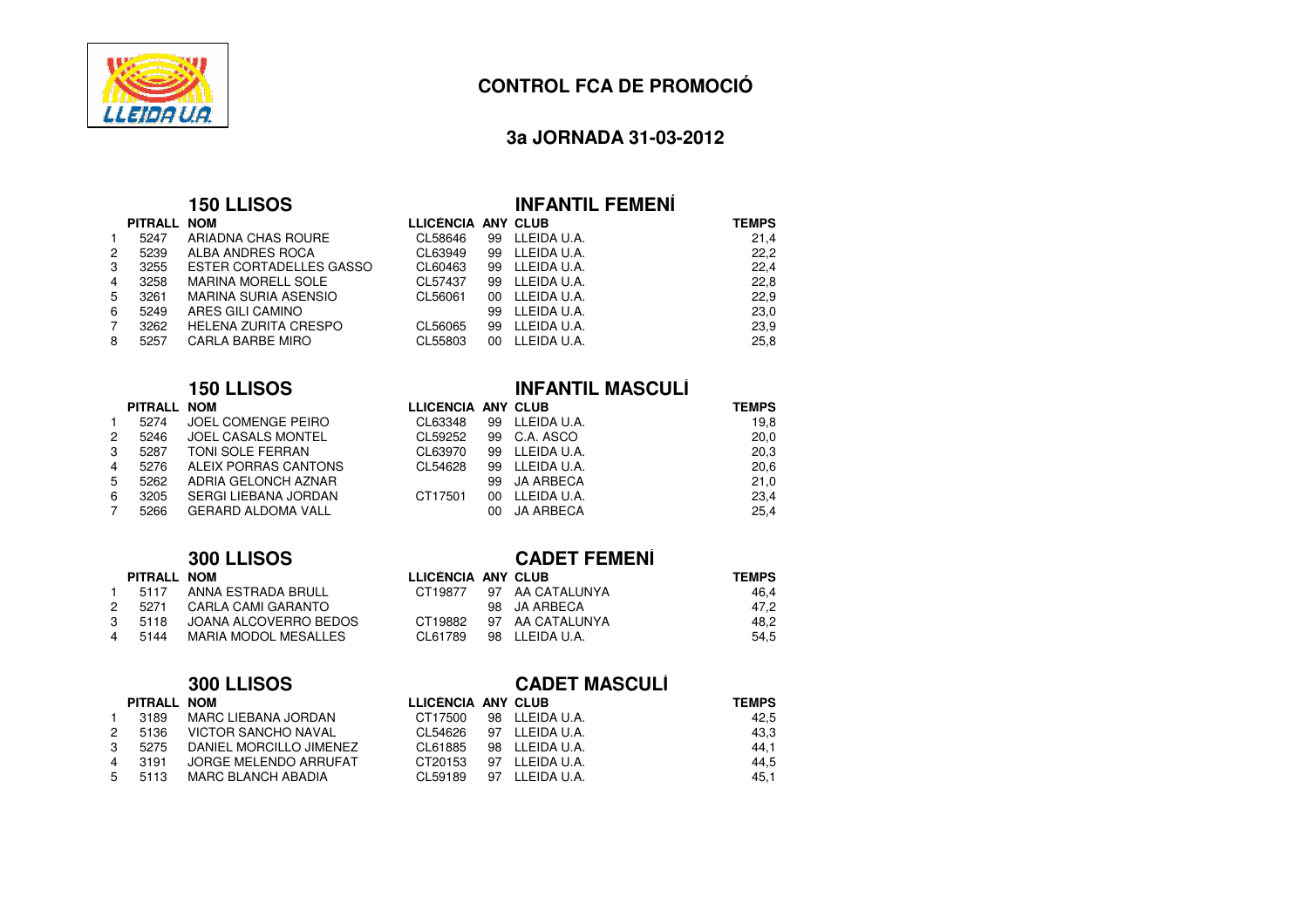

### **3a JORNADA 31-03-2012**

|              |             | 600 LLISOS             |                           | <b>ALEVÍ FEMENÍ</b> |              |
|--------------|-------------|------------------------|---------------------------|---------------------|--------------|
|              | PITRALL NOM |                        | <b>LLICENCIA ANY CLUB</b> |                     | <b>TEMPS</b> |
| $\mathbf{1}$ | 5298        | AIDA SANTACANA GARCIA  |                           | 01 C.E. PENEDES     | 1,58,4       |
| 2            | 5105        | JULIA GARCIA ESQUERDA  | CL64057                   | 01 LLEIDA U.A.      | 2,09,6       |
| 3            | 5297        | LAIA MOLINA COLLADO    |                           | 01 C.E. PENEDES     | 2,15,1       |
| 4            | 5101        | SUSANA MELENDO ARRUFAT |                           | 02 LLEIDA U.A.      | 2,36,1       |
|              |             |                        |                           |                     |              |

### **600 LLISOS**

# **INFANTIL FEMENÍ**

|   | PITRALL NOM |                                    | LLICENCIA ANY CLUB |    |                     | <b>TEMPS</b> |
|---|-------------|------------------------------------|--------------------|----|---------------------|--------------|
|   | 5239        | ALBA ANDRES ROCA                   | CL63949            |    | 99 LLEIDA U.A.      | 1,51,3       |
| 2 | 3261        | <b>MARINA SURIA ASENSIO</b>        | CL56061            | 00 | LLEIDA U.A.         | 1,53,8       |
| 3 | 5281        | LAIA ASENSIO CONTIJOCH             |                    |    | 99 JA ARBECA        | 1,55,4       |
| 4 | 5250        | LAIA SOLE ARMORA                   | CL59255            |    | 00 C.A. ASCO        | 1,55,9       |
| 5 | 5143        | JULIA DOMINGUEZ MARTINEZ           |                    | 99 | MUNTANYENC S. CUGAT | 1,56,3       |
| 6 | 5248        | MARINA ROS OLOMI                   |                    | 99 | LLEIDA U.A.         | 2,04,2       |
|   | 5295        | <b>VERONICA STOLARCKZYK OKARMA</b> |                    | 00 | XAFATOLLS           | 2,15,4       |
| 8 | 5294        | NURIA MARTINEZ SIMO                |                    | 00 | XAFATOLLS           | 2,24,9       |
|   |             |                                    |                    |    |                     |              |

### **1000 LLISOS**

|             | 1000 LLISOS             |                    | <b>PREBENJAMÍ FEMENÍ</b> |              |
|-------------|-------------------------|--------------------|--------------------------|--------------|
| PITRALL NOM |                         | LLICÈNCIA ANY CLUB |                          | <b>TEMPS</b> |
| 5122        | MERTIXELL MONZON ESTEVE |                    | CL63602 05 LLEIDA U.A.   | 4,30,6       |
| 5252        | LAURA LOPEZ MEDINA      |                    | 06 LLEIDA U.A.           | AB.          |
| 5107        | MARIA DIAZ SERRA        | CL64059            | 06 LLEIDA U.A.           | AB.          |
|             |                         |                    |                          |              |

### **1000 LLISOS**

# **PREBENJAMÍ MASCULÍ**

| М           | LLICÈNCIA ANY CLUB | <b>TEMPS</b> |
|-------------|--------------------|--------------|
| /ARO MENDES | 05 LLEIDA U.A.     | 5.43.0       |

# **1000 LLISOS**

**PITRALL NOM**

1 <sup>5284</sup> ALVARO MENDES

|    | 5124 | OXANA BONJORN GIROS          |
|----|------|------------------------------|
| 2  | 5119 | LIDIA CRIBALLES              |
| 3  | 5126 | <b>JUDITH MARTINEZ SALAS</b> |
| 4  | 5106 | JULIA DIAZ SERRA             |
| -5 | 3271 | PAULA BELTRAN BLANCO         |
|    |      |                              |

### **1000 LLISOS**

| PITRALL NOM |  |
|-------------|--|
|             |  |

| DAVID ROYO CALAVERA<br>5146 |
|-----------------------------|
|-----------------------------|

# **BENJAMÍ FEMENÍ**<br>LLICENCIA ANY CLUB

| м                   | LLICÈNCIA ANY CLUB |                        | <b>TEMPS</b> |
|---------------------|--------------------|------------------------|--------------|
| ANA BONJORN GIROS   |                    | CL64236 03 INDEPENDENT | 3,55,3       |
| IA CRIBALLES        |                    | 03 CA VIC              | 4,02,5       |
| DITH MARTINEZ SALAS | CL61203            | 03 CA LLORET-LA SELVA  | 4,03,6       |
| IA DIAZ SERRA       | CL64058            | 04 LLEIDA U.A.         | 4,25,3       |
| ULA BELTRAN BLANCO  | CL63344            | 04 LLEIDA U.A.         | 4,48,8       |
|                     |                    |                        |              |

| 00 LLISOS         |                    | <b>BENJAMÍ MASCULÍ</b> |              |
|-------------------|--------------------|------------------------|--------------|
| М                 | LLICÈNCIA ANY CLUB |                        | <b>TEMPS</b> |
| VID ROYO CALAVERA |                    | CL63357 03 LLEIDA U.A. | 3.58.3       |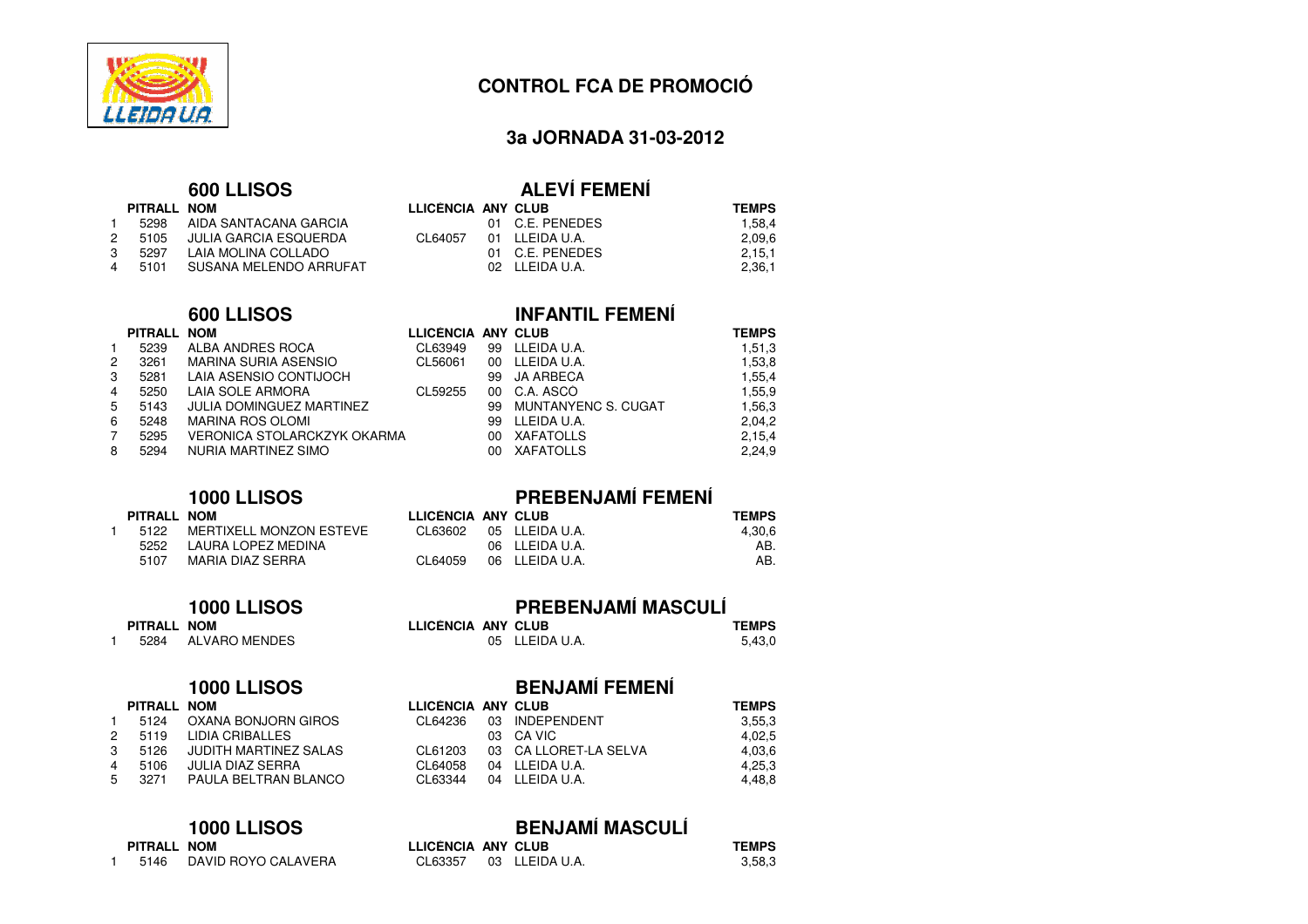

# **3a JORNADA 31-03-2012**

| 1                           | PITRALL NOM<br>5245                            | <b>1000 LLISOS</b><br>NOEMI DESCARREGA GALCERAN                                                                                    | LLICÈNCIA ANY CLUB                                  | $00 -$                | <b>INFANTIL FEMENÍ</b><br>C.A. ASCO                                                   | <b>TEMPS</b><br>3,43,3                                |
|-----------------------------|------------------------------------------------|------------------------------------------------------------------------------------------------------------------------------------|-----------------------------------------------------|-----------------------|---------------------------------------------------------------------------------------|-------------------------------------------------------|
| 1                           | PITRALL NOM<br>3209                            | <b>1000 LLISOS</b><br>DAVID SANCHO NAVAL                                                                                           | <b>LLICENCIA ANY CLUB</b><br>CL55817                | 99                    | <b>INFANTIL MASCULI</b><br>LLEIDA U.A.                                                | <b>TEMPS</b><br>3,46,2                                |
| 1<br>$\overline{c}$         | PITRALL NOM<br>5259<br>3265                    | <b>2000 LLISOS</b><br><b>MARIA MAÑANET NAVAL</b><br><b>MAR GODOY KARSESKA</b>                                                      | LLICENCIA ANY CLUB<br>CL58037<br>CL57439            | 01<br>02 <sub>2</sub> | <b>ALEVÍ FEMENÍ</b><br>LLEIDA U.A.<br>LLEIDA U.A.                                     | <b>TEMPS</b><br>8,37,1<br>8,46,7                      |
| $\mathbf{1}$<br>2<br>3<br>4 | <b>PITRALL</b><br>5103<br>5280<br>5258<br>5292 | <b>2000 LLISOS</b><br><b>NOM</b><br><b>JOAN BONET SELLART</b><br>ROBERT CHETAN<br>DANIEL MANANET NAVAL<br><b>JON MANANET NAVAL</b> | LLICENCIA ANY CLUB<br>CL63950<br>CL58038<br>CL58039 | 01<br>01<br>01<br>01  | <b>ALEVÍ MASCULI</b><br>LLEIDA U.A.<br><b>JA ARBECA</b><br>LLEIDA U.A.<br>LLEIDA U.A. | <b>TEMPS</b><br>7,19,3<br>7,27,8<br>8,16,3<br>11,44,1 |
| $\mathbf{1}$<br>2<br>3      | PITRALL NOM<br>5278<br>3237<br>5144            | <b>3000 LLISOS</b><br><b>NURIA TILLO PRATS</b><br>NAIMA BARKANE AMAROUCH<br><b>MARIA MODOL MESALLES</b>                            | LLICENCIA ANY CLUB<br>CL53623<br>CL56054<br>CL61789 | 98<br>98<br>98        | <b>CADET FEMENI</b><br><b>JA ARBECA</b><br>LLEIDA U.A.<br>LLEIDA U.A.                 | <b>TEMPS</b><br>12,02,9<br>13,05,4<br>13,44,5         |

| <b>3000 LLISOS</b> |  |
|--------------------|--|
|--------------------|--|

|   | PITRALL NOM |                                |
|---|-------------|--------------------------------|
| 1 | 5272        | ROGER ESTRADE VILADOMS         |
| 2 | 3199        | ORIOL VALLS TREPAT             |
| 3 | 5148        | <b>GERARD BATET XAUS</b>       |
| 4 | 342         | LLUIS ROPERO TAPIA             |
| 5 | 5138        | <b>WESLEY NICHOLSON SABATE</b> |
|   | 5147        | ALEX MENDEZ PRUNERA            |
|   |             |                                |

# **CADET MASCULÍ**

|          | LLICENCIA ANY CLUB |                      | <b>TEMPS</b> |
|----------|--------------------|----------------------|--------------|
| LADOMS   |                    | 98 JA ARBECA         | 10,17,2      |
| ۱T.      | CL56064            | 98 LLEIDA U.A.       | 11.10.1      |
| IS.      |                    | 97 C.A. IGUALADA     | 11.26.4      |
| A        | CT17503            | 98 LLEIDA U.A.       | 11,32,3      |
| N SABATE | CL60462            | 98 LLEIDA U.A.       | 12,38,7      |
| IERA     |                    | CL60008 97 C.A. ASCO | AB.          |
|          |                    |                      |              |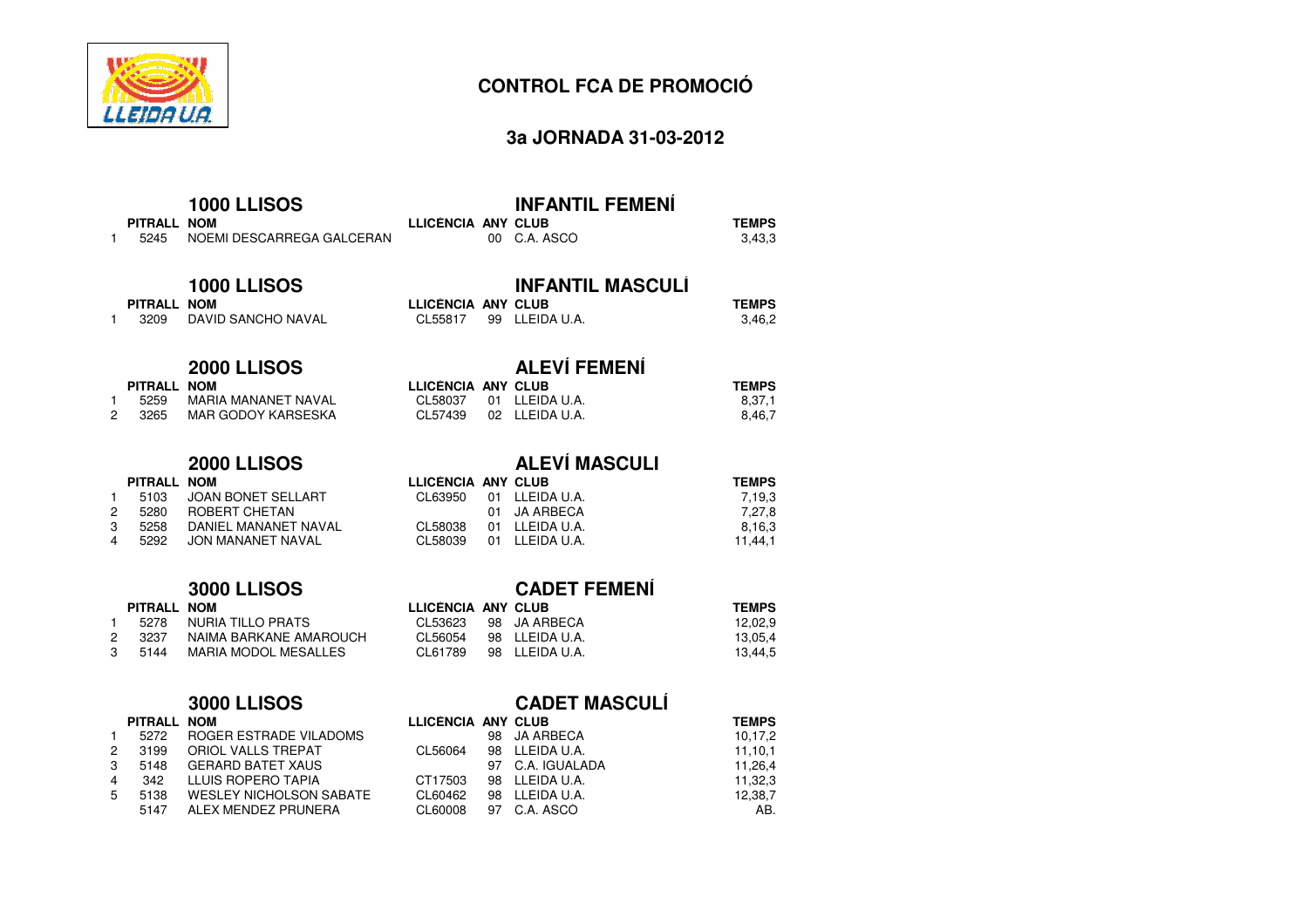

### **3a JORNADA 31-03-2012**

# **LLARGADA**

| PITRALL NOM |                 |
|-------------|-----------------|
| 5124        | OXANA BONJORN ( |

# 1 5124 OXANA BONJORN GIROS<br>2 5119 LIDIA CRIBALLES

## **LLARGADA**

### **PITRALL NOM**

1

2

1

2

3

4

5

6

7

8

9

|   | 5277 | <b>PAU FARRE BOLDU</b> |
|---|------|------------------------|
| 2 | 5102 | LLORENÇ CASTAN GUIU    |

### **LLARGADA**

|   | PITRALL NOM |                            |
|---|-------------|----------------------------|
|   | 5296        | NURIA FONT MIRET           |
| 2 | 5298        | AIDA SANTACANA GARCIA      |
| 3 | 5283        | NATALIA MAXA               |
| 4 | 5297        | LAIA MOLINA COLLADO        |
| 5 | 5259        | <b>MARIA MANANET NAVAL</b> |
| 6 | 5268        | <b>JOANA ELIES MORLANS</b> |
| 7 | 5282        | NURIA MONTALA PALAU        |
| 8 | 5108        | CLAUDIA DELGADO CERRO      |
|   |             |                            |

# **LLARGADA**

### **PITRALL NOM**360 JOAN PANE ANIZ<br>5103 JOAN BONET SEL

5103 JOAN BONET SELLART<br>5111 DANIEL COGUL GUARD 35111 DANIEL COGUL GUARDIOLA<br>5292 JON MAÑANET NAVAL 4529 JON MAÑANET NAVAL CL58039 01 LLEIDA U.A.<br>1920 DANIEL MAÑANET NAVAL CL58038 01 LLEIDA U.A. 5 5258 DANIEL MAÑANET NAVAL

### **LLARGADANOM**

|  |  |  | <b>LLARGADA</b> |
|--|--|--|-----------------|
|--|--|--|-----------------|

| <b>INFANTIL</b> |
|-----------------|
| ANV CLUB        |

|   | PITRALL NOM |                             |         |    | <b>ANY CLUB</b>  |      |      |      |      |      |      | <b>6 MARCA</b> |
|---|-------------|-----------------------------|---------|----|------------------|------|------|------|------|------|------|----------------|
|   | 5249        | ARES GILI CAMINO            |         | 99 | LLEIDA U.A.      | 4.1  | 3.95 | 3.94 | 4.13 | 4.15 | 4,23 | 4.23           |
|   | 5247        | ARIADNA CHAS ROURE          | CL58646 | 99 | LLEIDA U.A.      | 3.77 |      | 3.86 | 4,17 |      | 4,13 | 4.17           |
|   | 5239        | ALBA ANDRES ROCA            | CL63949 | 99 | LLEIDA U.A.      | 3,57 | 2.86 |      | 3.08 | 3,40 | 3,61 | 3,61           |
| 4 | 3262        | HELENA ZURITA CRESPO        | CL56065 | 99 | LLEIDA U.A.      | 3,27 | 2.94 | 3,53 |      |      |      | 3,53           |
|   | 5248        | MARINA ROS OLOMI            |         | 99 | LLEIDA U.A.      | 3.09 | 3.20 | 3.20 | 2.86 |      | 3,30 | 3,30           |
|   | 3261        | MARINA SURIA ASENSIO        | CL56061 | 00 | LLEIDA U.A.      | 2.69 | 2.78 | 3.23 |      |      |      | 3,23           |
|   | 5295        | VERONICA STOLARCKZYK OKARMA |         | 00 | <b>XAFATOLLS</b> | 2,77 | 3.22 | 2.82 | 2.30 | 3,01 | 3,19 | 3,22           |
|   | 5257        | <b>CARLA BARBE MIRO</b>     | CL55803 | 00 | LLEIDA U.A.      | 2.85 | 3.01 | 3,19 |      |      |      | 3,20           |
|   | 5294        | NURIA MARTINEZ SIMO         |         | 00 | <b>XAFATOLLS</b> | 2.86 |      | 2.62 |      |      |      | 2.86           |

| Α | <b>BENJAMÍ FEMENÍ</b> |
|---|-----------------------|
|   | ANY CLUB              |

| м                 |  | ANY CLUB               |           |                     | <b>3 MARCA</b> |
|-------------------|--|------------------------|-----------|---------------------|----------------|
| ANA BONJORN GIROS |  | CL64236 03 INDEPENDENT | 3.16 3.16 | 3.36                | 3,36           |
| IA CRIBALLES      |  | 03 CA VIC              |           | 2,59 2,72 2,76 2,76 |                |

# **BENJAMÍ MASCULÍ**<br>ANY CLUB

|                   | ANY CLUB       |      |      |           | <b>3 MARCA</b> |
|-------------------|----------------|------|------|-----------|----------------|
| U FARRE BOLDU     | 03 JA ARBECA   | 2.85 | 2.90 | 3,16 3,16 |                |
| )RENÇ CASTAN GUIU | 03 LLEIDA U.A. | 2.56 | 2.68 | 2.51      | 2,68           |

# **ALEVÍ FEMENÍ**

|   | PITRALL NOM |                         |               | ANY CLUB         |      |      |      | <b>3 MARCA</b> |
|---|-------------|-------------------------|---------------|------------------|------|------|------|----------------|
|   | 5296        | <b>NURIA FONT MIRET</b> | 01            | C.E. PENEDES     | 3.55 | 3,52 | 3,65 | 3,65           |
| 2 | 5298        | AIDA SANTACANA GARCIA   | 01            | C.E. PENEDES     | 3,14 | 3.25 | 3,37 | 3,37           |
| 3 | 5283        | NATALIA MAXA            | 02            | JA ARBECA        | 2.66 | 2.44 | 3,19 | 3,19           |
| 4 | 5297        | LAIA MOLINA COLLADO     | 01            | C.E. PENEDES     | 3.07 | 3.05 | 2.96 | 3,07           |
| 5 | 5259        | MARIA MAÑANET NAVAL     | CL58037<br>01 | LLEIDA U.A.      | 2.89 | 2.95 | 2.82 | 2.95           |
| 6 | 5268        | JOANA ELIES MORLANS     | 02.           | JA ARBECA        | 2.00 | 2.90 | х    | 2,90           |
|   | 5282        | NURIA MONTALA PALAU     | 02            | <b>JA ARBECA</b> | 2.83 | 2.82 | 2.83 | 2,83           |
| 8 | 5108        | CLAUDIA DELGADO CERRO   | CL63349<br>02 | LLEIDA U.A.      | 2.10 | 2.05 | .98  | 2,10           |
|   |             |                         |               |                  |      |      |      |                |

# **ALEVÍ MASCULÍ**

| м                    |         | ANY CLUB       |      |      |      | 3 MARCA |
|----------------------|---------|----------------|------|------|------|---------|
| AN PANE ANIZ         | CL60470 | 02 LLEIDA U.A. | 3.42 | 3.44 | 3.60 | 3,60    |
| AN BONET SELLART     | CL63950 | 01 LLEIDA U.A. | 3.32 | 3.16 | 2.64 | 3,32    |
| NIEL COGUL GUARDIOLA | CL55806 | 01 LLEIDA U.A. |      | 3.12 | 2.88 | 3.12    |
| N MAÑANET NAVAL      | CL58039 | 01 LLEIDA U.A. | 2.03 |      | 2.34 | 2.34    |
| NIEL MAÑANET NAVAL   | CL58038 | 01 LLEIDA U.A. |      | 2.21 | 2.15 | 2,21    |
|                      |         |                |      |      |      |         |

# **L FEMENÍ**

|             |         |    | ANI ULUD         |      | ▴    | o    |      | ◡    |      | u wanca |
|-------------|---------|----|------------------|------|------|------|------|------|------|---------|
|             |         | 99 | LLEIDA U.A.      | 4,11 | 3.95 | 3.94 | 4.13 | 4,15 | 4,23 | 4,23    |
| łΕ          | CL58646 | 99 | LLEIDA U.A.      | 3,77 | х    | 3,86 | 4,17 | X    | 4,13 | 4,17    |
|             | CL63949 | 99 | LLEIDA U.A.      | 3,57 | 2,86 |      | 3,08 | 3.40 | 3,61 | 3,61    |
| SPO         | CL56065 | 99 | LLEIDA U.A.      | 3,27 | 2.94 | 3.53 |      |      |      | 3,53    |
|             |         | 99 | LLEIDA U.A.      | 3.09 | 3.20 | 3.20 | 2.86 |      | 3,30 | 3,30    |
| SЮ          | CL56061 | 00 | LLEIDA U.A.      | 2,69 | 2,78 | 3,23 |      |      |      | 3,23    |
| (ZYK OKARMA |         | 00 | <b>XAFATOLLS</b> | 2,77 | 3,22 | 2,82 | 2,30 | 3,01 | 3,19 | 3,22    |
|             | CL55803 | 00 | LLEIDA U.A.      | 2,85 | 3,01 | 3,19 |      |      |      | 3,20    |
| O           |         | 00 | <b>XAFATOLLS</b> | 2.86 | х    | 2.62 |      |      |      | 2,86    |
|             |         |    |                  |      |      |      |      |      |      |         |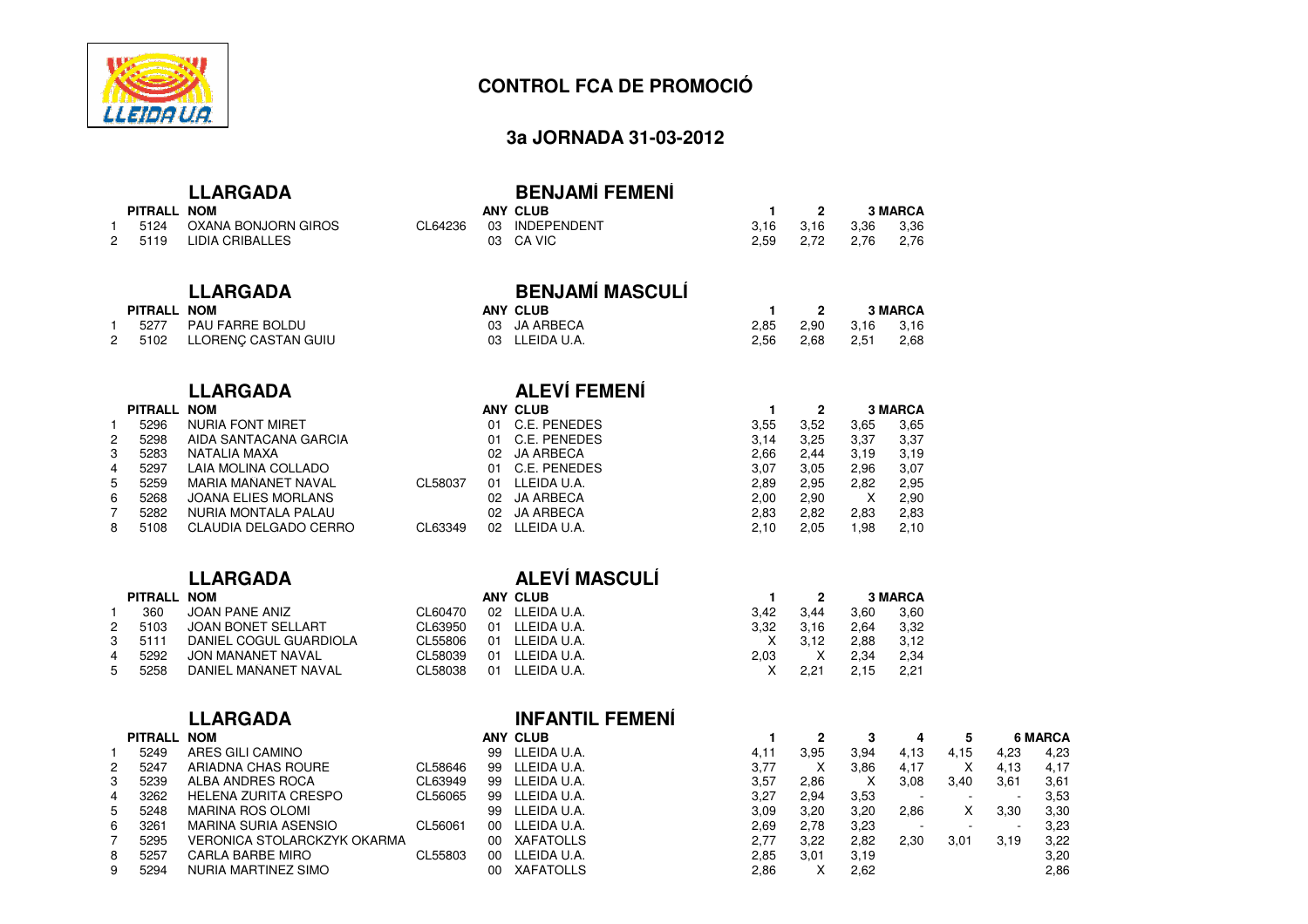

# **3a JORNADA 31-03-2012**

|                                                              |                                                                             | <b>LLARGADA</b>                                                                                                                                                                              |                                                     |                                                     | <b>INFANTIL MASCULI</b>                                                                                                                                   |                                                                               |                                                                           |                                                                   |                                                           |                                                           |                                                   |                                                                                |
|--------------------------------------------------------------|-----------------------------------------------------------------------------|----------------------------------------------------------------------------------------------------------------------------------------------------------------------------------------------|-----------------------------------------------------|-----------------------------------------------------|-----------------------------------------------------------------------------------------------------------------------------------------------------------|-------------------------------------------------------------------------------|---------------------------------------------------------------------------|-------------------------------------------------------------------|-----------------------------------------------------------|-----------------------------------------------------------|---------------------------------------------------|--------------------------------------------------------------------------------|
| $\mathbf{1}$<br>$\overline{c}$<br>3<br>4<br>5<br>6<br>7<br>8 | PITRALL NOM<br>5274<br>5287<br>5276<br>5262<br>5261<br>3205<br>5137<br>5266 | JOEL COMENGE PEIRO<br>TONI SOLE FERRAN<br>ALEIX PORRAS CANTONS<br>ADRIA GELONCH AZNAR<br>NIL GELONCH AZNAR<br><b>SERGI LIEBANA JORDAN</b><br>DAVID SANCHO NAVAL<br><b>GERARD ALDOMA VALL</b> | CL63348<br>CL63970<br>CL54628<br>CT17501<br>CL55817 | 99<br>99<br>99<br>00<br>00 <sup>°</sup><br>99<br>00 | <b>ANY CLUB</b><br>99 LLEIDA U.A.<br>LLEIDA U.A.<br>LLEIDA U.A.<br><b>JA ARBECA</b><br><b>JA ARBECA</b><br>LLEIDA U.A.<br>LLEIDA U.A.<br><b>JA ARBECA</b> | $\mathbf{1}$<br>4,70<br>4,43<br>X<br>4,02<br>3,86<br>$\times$<br>3,30<br>3,26 | $\mathbf{2}$<br>4,68<br>4,38<br>4,29<br>4,18<br>3,58<br>3,52<br>X<br>3,16 | 3<br>4,82<br>4,69<br>3,61<br>4,22<br>3,98<br>3,39<br>3,35<br>2,96 | 4<br>4,88<br>4,60<br>4,23<br>4,33<br>3,88<br>3,50<br>3,50 | 5<br>4,77<br>4,28<br>4,55<br>4,26<br>3,44<br>3,55<br>3,26 | X<br>4,67<br>4,30<br>4,38<br>3,70<br>3,66<br>3,35 | <b>6 MARCA</b><br>4,88<br>4,69<br>4,55<br>4,38<br>3,98<br>3,66<br>3,50<br>3,26 |
|                                                              |                                                                             | <b>LLARGADA</b>                                                                                                                                                                              |                                                     |                                                     | <b>ABSOLUT FEMENI</b>                                                                                                                                     |                                                                               |                                                                           |                                                                   |                                                           |                                                           |                                                   |                                                                                |
| $\mathbf{1}$                                                 | PITRALL NOM<br>5135                                                         | ELISABETH MONTAÑA MARGALEF                                                                                                                                                                   | CT18734                                             | 98                                                  | <b>ANY CLUB</b><br>C.A. ASCO                                                                                                                              | 1<br>$\mathsf{X}$                                                             | $\mathbf{2}$<br>X                                                         | 3<br>4,43                                                         | 4<br>X                                                    | 5<br>4,32                                                 | 4,57                                              | <b>6 MARCA</b><br>4,57                                                         |
| $\overline{2}$                                               | 5244                                                                        | <b>CARLA ROPERO TAPIA</b>                                                                                                                                                                    | CT17502                                             | 98                                                  | LLEIDA U.A.                                                                                                                                               | 0.9<br>3,86<br>1.0                                                            | 0,2<br>4.14<br>0.1                                                        | 1,3<br>3,63<br>0.0                                                | 0,0<br>4,01<br>0.1                                        | 1,8<br>4,10<br>0.7                                        | $-0,2$<br>4,10<br>$-0.3$                          | 4,14                                                                           |
|                                                              |                                                                             |                                                                                                                                                                                              |                                                     |                                                     |                                                                                                                                                           |                                                                               |                                                                           |                                                                   |                                                           |                                                           |                                                   |                                                                                |
|                                                              |                                                                             | <b>LLARGADA</b>                                                                                                                                                                              |                                                     |                                                     | <b>ABSOLUT MASCULI</b>                                                                                                                                    |                                                                               |                                                                           |                                                                   |                                                           |                                                           |                                                   |                                                                                |
| $\mathbf{1}$                                                 | <b>PITRALL</b><br>5131                                                      | <b>NOM</b><br>ANDREU MUR SUÑE                                                                                                                                                                | CL53587                                             |                                                     | <b>ANY CLUB</b><br>98 C.A. ASCO                                                                                                                           | $\mathbf{1}$<br>5.15                                                          | $\mathbf{2}$<br>5,27                                                      | 3<br>X                                                            | 4<br>5,06                                                 | 5<br>4,79                                                 | 5,03                                              | <b>6 MARCA</b><br>5,27                                                         |
| $\overline{2}$                                               | 5140                                                                        | ANGEL ROS OLOMI                                                                                                                                                                              |                                                     | 96                                                  | LLEIDA U.A.                                                                                                                                               | 1,1<br>X                                                                      | 0,9<br>4,80                                                               | 1,8<br>5,05                                                       | $-0.3$<br>4,88                                            | 1.8<br>4,94                                               | 0,0<br>5,18                                       | 5,18                                                                           |
| 3                                                            | 5265                                                                        | ALEIX MARIN ALONSO                                                                                                                                                                           | CL52176                                             | 97                                                  | C.A. IGUALADA                                                                                                                                             | 1,5<br>4,90                                                                   | 0,6<br>4,82                                                               | 1,3<br>$\times$                                                   | 0,0<br>$\times$                                           | 1,7<br>5,14                                               | 0,2<br>÷,                                         | 5,14                                                                           |
| 4                                                            | 5285                                                                        | <b>AGUILENO MENDES</b>                                                                                                                                                                       |                                                     | 88                                                  | LLEIDA U.A.                                                                                                                                               | 0,8<br>4,53                                                                   | 0,4<br>4,83                                                               | 2,8<br>4,50                                                       | $-0,3$<br>4,79                                            | 2,0<br>5,02                                               | 4,94                                              | 5,02                                                                           |
| 5                                                            | 5275                                                                        | DANIEL MORCILLO JIMENEZ                                                                                                                                                                      | CL61885                                             | 98                                                  | LLEIDA U.A.                                                                                                                                               | 0.8<br>4,42                                                                   | 0.5<br>4.49                                                               | 1,5<br>4,42                                                       | 0,0<br>4,55                                               | 1,1<br>4,74                                               | 0,2<br>4,78                                       | 4,78                                                                           |
| 6                                                            | 5136                                                                        | <b>VICTOR SANCHO NAVAL</b>                                                                                                                                                                   | CL54626                                             |                                                     | 97 LLEIDA U.A.                                                                                                                                            | 0.7<br>4,67                                                                   | $-0.5$<br>4,40                                                            | 0,5<br>X                                                          | 0,0<br>4,17                                               | 1,7<br>4,21                                               | 0,1<br>4,49                                       | 4,67                                                                           |
| $\overline{7}$                                               | 5113                                                                        | <b>MARC BLANCH ABADIA</b>                                                                                                                                                                    | CL59189                                             |                                                     | 97 LLEIDA U.A.                                                                                                                                            | 0,3<br>4,23                                                                   | 1,7<br>X                                                                  | $-0,4$<br>3,96                                                    | 0,0<br>$\boldsymbol{\mathsf{X}}$                          | $-1,8$<br>X                                               | $-1,0$<br>4,01                                    | 4,23                                                                           |
| 8                                                            | 5286                                                                        | <b>AUGUSTO MENDES</b>                                                                                                                                                                        |                                                     | 93                                                  | LLEIDA U.A.                                                                                                                                               | 1,5<br>3,71<br>1,8                                                            | 1,3<br>X<br>0,9                                                           | $-0,2$<br>4,00<br>1,9                                             | $-0.3$<br>3,63<br>$-0,3$                                  | $-2,6$<br>4,00                                            | 0,0<br>3,82<br>$-1,8$                             | 4,00                                                                           |

|               | <b>BENJAMÍ FEMENÍ</b><br>PILOTA 250 GR. |                     |         |                 |  |                   |          |                |
|---------------|-----------------------------------------|---------------------|---------|-----------------|--|-------------------|----------|----------------|
|               | PITRALL NOM                             |                     |         | <b>ANY CLUB</b> |  | $1 \quad 2$       |          | <b>3 MARCA</b> |
|               | 5124                                    | OXANA BONJORN GIROS | CL64236 | 03 INDEPENDENT  |  | 19,96 17,40 19,61 |          | 19.96          |
| $\mathcal{P}$ | 5106                                    | JULIA DIAZ SERRA    | CL64058 | 04 LLEIDA U.A.  |  |                   | 5.19 - - | 5.19           |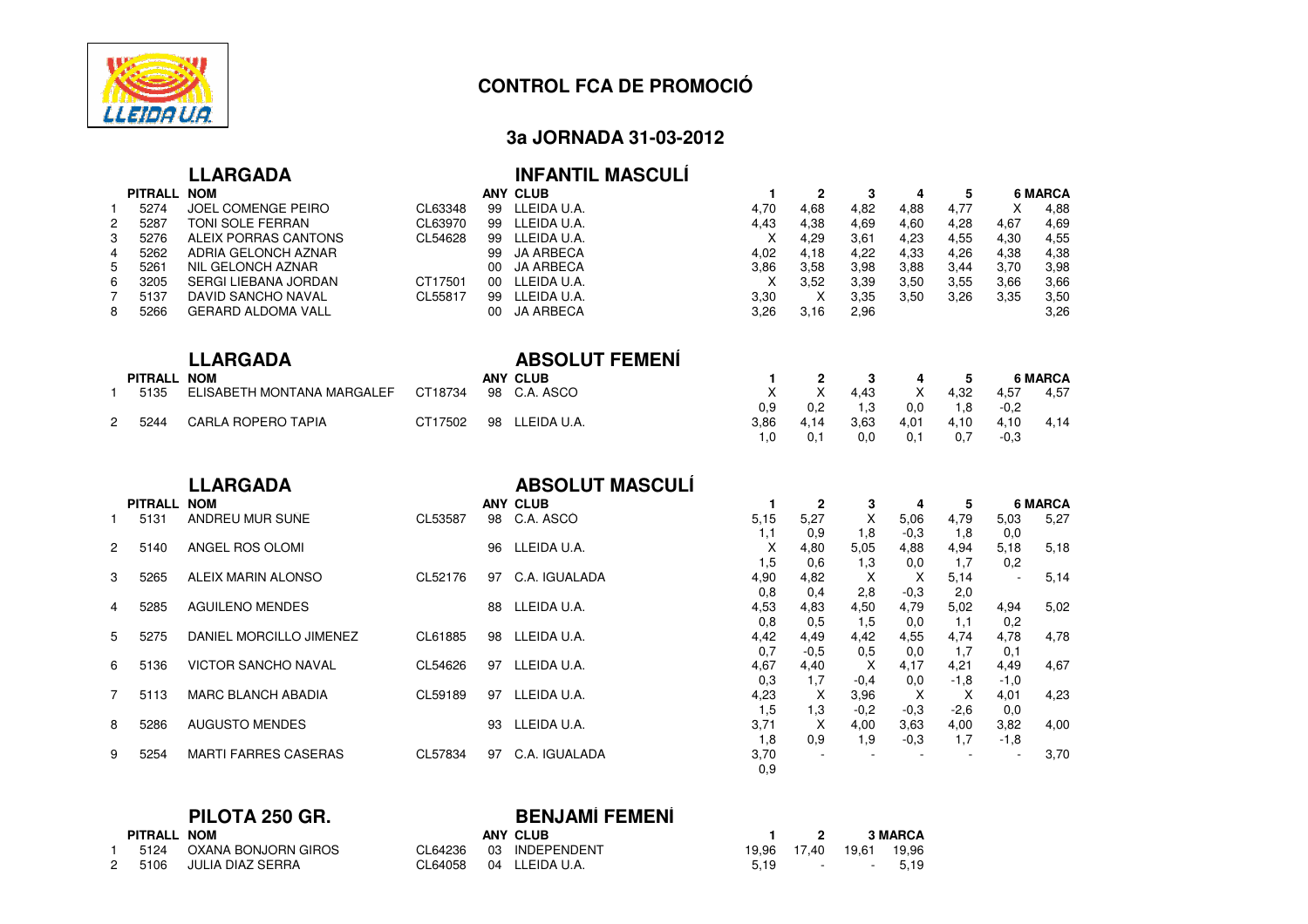

### **3a JORNADA 31-03-2012**

# **PILOTA 250 GR.**

|                  |                                                                                                     |                                                                                       | - 2 |      | <b>3 MARCA</b>                                                                      |
|------------------|-----------------------------------------------------------------------------------------------------|---------------------------------------------------------------------------------------|-----|------|-------------------------------------------------------------------------------------|
|                  |                                                                                                     |                                                                                       |     |      |                                                                                     |
|                  |                                                                                                     |                                                                                       |     |      |                                                                                     |
|                  | CL63357                                                                                             |                                                                                       |     |      |                                                                                     |
|                  |                                                                                                     |                                                                                       |     |      |                                                                                     |
| 2 5120<br>4 5284 | PITRALL NOM<br>5102 LLORENC CASTAN GUIU<br>MARC DIAZ<br>3 5146 DAVID ROYO CALAVERA<br>ALVARO MENDES | ANY CLUB<br>03 LLEIDA U.A.<br>03 ISS L'HOSPITALET<br>03 LLEIDA U.A.<br>05 LLEIDA U.A. |     | 4.65 | 26,70 26,28 25,12 26,70<br>23,80 25,55 26,25 26,25<br>$17.14$ - $17.14$<br>- - 4.65 |

# PILOTA 400 GR. ALEVÍ FEMENÍ

### **PITRALL NOM**

| 1 | 5296 | NURIA FONT MIRET       |
|---|------|------------------------|
| 2 | 5259 | MARIA MAÑANET NAVAL    |
| 3 | 5298 | AIDA SANTACANA GARCIA  |
| 4 | 5101 | SUSANA MELENDO ARRUFAT |
|   |      |                        |

|               | PITRALL NOM |                        |       |
|---------------|-------------|------------------------|-------|
| -1            | 5111        | DANIEL COGUL GUARDIOLA | CL558 |
| $\mathcal{P}$ | 5103        | JOAN BONET SELLART     | CL639 |
| 3             | 360         | JOAN PANE ANIZ         | CL604 |
| 4             | 5292        | JON MAÑANET NAVAL      | CL580 |
| 5             | 5258        | DANIEL MAÑANET NAVAL   | CL580 |

# **DISC 600 GR.**

| PITRALL NOM |                              | <b>ANY CLUB</b> |
|-------------|------------------------------|-----------------|
|             | 1 5296 NURIA FONT MIRET      | 01 C.E. PENEDES |
|             | 2 5298 AIDA SANTACANA GARCIA | 01 C.E. PENEDES |

# **DISC 600 GR.**

1

| PITRALL NOM |                        |         | <b>ANY CLUB</b> |      |                     |                  | <b>3 MARCA</b> |
|-------------|------------------------|---------|-----------------|------|---------------------|------------------|----------------|
| 360         | JOAN PANE ANIZ         | CL60470 | 02 LLEIDA U.A.  |      | X 14,66 14,01 14,66 |                  |                |
| 2 5111      | DANIEL COGUL GUARDIOLA | CL55806 | 01 LLEIDA U.A.  | 9.48 |                     | 9,03 12,19 12,19 |                |

# **DISC 800 GR.**

|         | ---------                  |         |                 |       |       |             |         |                |
|---------|----------------------------|---------|-----------------|-------|-------|-------------|---------|----------------|
| PITRALL | <b>NOM</b>                 |         | <b>ANY CLUB</b> |       |       | 4           |         | <b>6 MARCA</b> |
| 5134    | ARIADNA JULIAN MARTOS      | CL59251 | 99 C.A. ASCO    | 19.22 | 20.35 | 20.85 20.50 | X 19.40 | 20,85          |
| 5139    | MERTIXELL MONTAÑA MARGALEF |         | 00 C.A. ASCO    | 12.80 |       | 14.73       |         |                |
|         |                            |         |                 |       |       |             |         |                |

| .  |                                       |  |  |  |
|----|---------------------------------------|--|--|--|
|    | 1 2 3 4 5 6 MARCA                     |  |  |  |
|    | 19,22 20,35 20,85 20,50 X 19,40 20,85 |  |  |  |
| Ο. | 12,80 X X 14,73 14,15 13,35 14,73     |  |  |  |
|    |                                       |  |  |  |

# <sup>03</sup> ISS L'HOSPITALET 23,80 25,55 26,25 26,25 CL63357 03 LLEIDA U.A.<br>17,14 05 LLEIDA U.A.

**BENJAMÍ MASCULÍ**

|   |             | FILVIA 400 GN.         |         | ALL VII LIVILIYI |       |       |             |                |
|---|-------------|------------------------|---------|------------------|-------|-------|-------------|----------------|
|   | PITRALL NOM |                        |         | ANY CLUB         |       | -2    |             | <b>3 MARCA</b> |
|   | 5296        | NURIA FONT MIRET       |         | 01 C.E. PENEDES  | 20.00 | 19.59 | 21,80 21,80 |                |
| 2 | 5259        | MARIA MAÑANET NAVAL    | CL58037 | 01 LLEIDA U.A.   | 12.12 | 16.48 | $\sim$      | 16.48          |
| 3 | 5298        | AIDA SANTACANA GARCIA  |         | 01 C.E. PENEDES  | 14.67 | 15.58 | 13.90       | 15,58          |
| 4 | 5101        | SUSANA MELENDO ARRUFAT |         | 02 LLEIDA U.A.   | 5.74  | 4.29  | -3.14       | 5,74           |
|   |             |                        |         |                  |       |       |             |                |

# **PILOTA 400 GR. ALEVÍ MASCULÍ**

**ALEVÍ MASCULÍ**

**INFANTIL FEMENÍ**

|              | PITRALL NOM |                        | ANY CLUB |    |                |       |       | <b>3 MARCA</b> |       |
|--------------|-------------|------------------------|----------|----|----------------|-------|-------|----------------|-------|
|              | 5111        | DANIEL COGUL GUARDIOLA | CL55806  |    | 01 LLEIDA U.A. | X.    | 21.31 | X.             | 21,31 |
|              | 5103<br>2   | JOAN BONET SELLART     | CL63950  | 01 | LLEIDA U.A.    | 17.13 | 20.22 | 18.64          | 20,22 |
|              | 360         | JOAN PANE ANIZ         | CL60470  |    | 02 LLEIDA U.A. | 17.45 | 20.00 | X.             | 20.00 |
| $\mathbf{A}$ | 5292        | JON MAÑANET NAVAL      | CL58039  | 01 | LLEIDA U.A.    | 12.50 | 10.83 | 12.30          | 12,50 |
|              | 5<br>5258   | DANIEL MAÑANET NAVAL   | CL58038  |    | 01 LLEIDA U.A. |       |       | 7.97           | 7,97  |
|              |             |                        |          |    |                |       |       |                |       |

| <b>ALEVI FEMENI</b> |                                                |  |                                      |                                   |  |  |  |  |
|---------------------|------------------------------------------------|--|--------------------------------------|-----------------------------------|--|--|--|--|
|                     |                                                |  |                                      | 3 MARCA                           |  |  |  |  |
|                     |                                                |  |                                      |                                   |  |  |  |  |
|                     |                                                |  |                                      |                                   |  |  |  |  |
|                     | ANY CLUB<br>01 C.E. PENEDES<br>01 C.E. PENEDES |  | $\mathbf{1}$ $\mathbf{2}$<br>X 13.60 | 13,87 13,87<br>X 9.54 11.43 11.43 |  |  |  |  |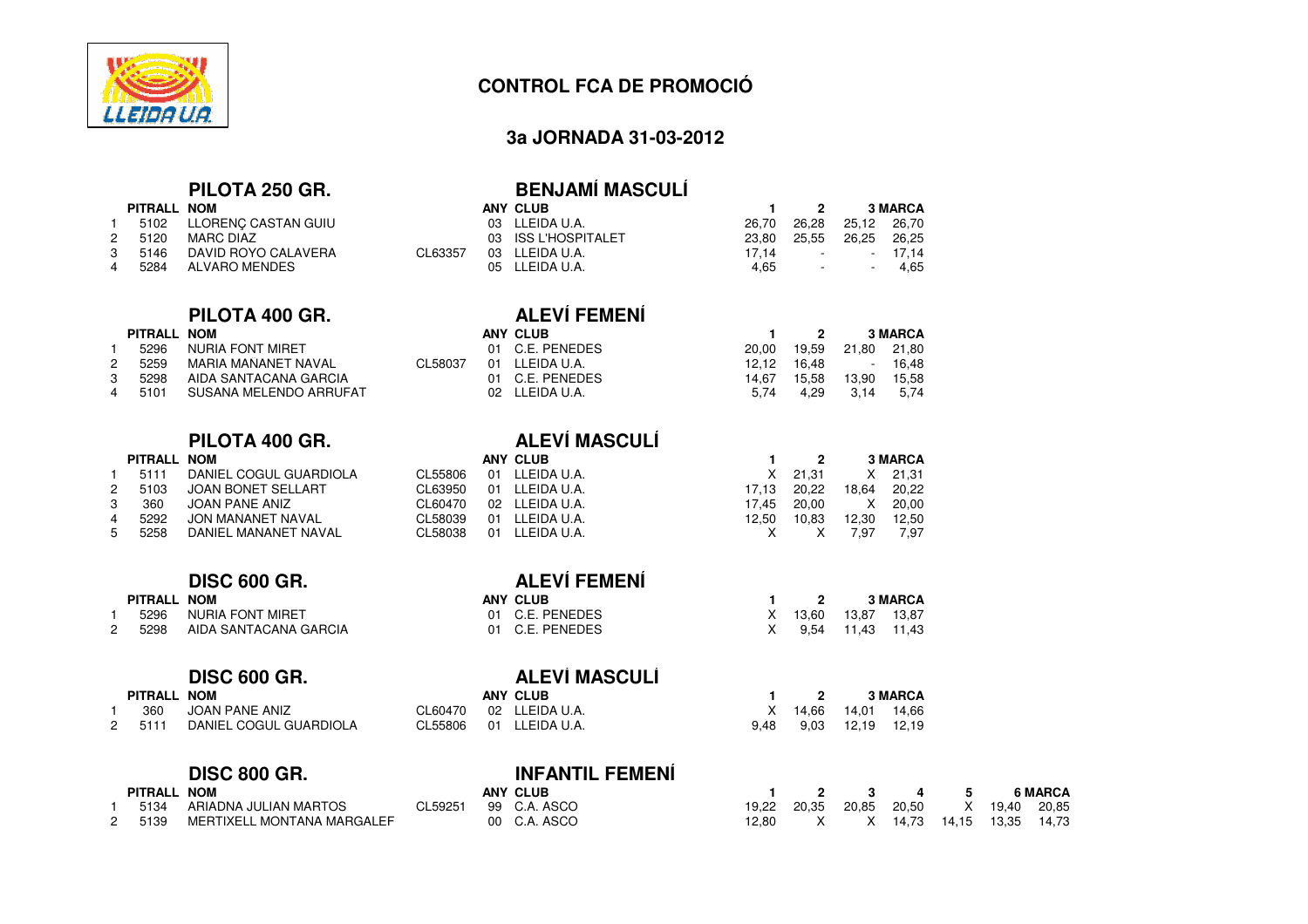

### **3a JORNADA 31-03-2012**

# **DISC 800 GR.**

| PITRALL NOM |                      |          | ANY CLUB       |       |       |       | 4     |       |                   | <b>6 MARCA</b> |
|-------------|----------------------|----------|----------------|-------|-------|-------|-------|-------|-------------------|----------------|
| 5276        | ALEIX PORRAS CANTONS | CL54628  | 99 LLEIDA U.A. | 17.45 | 22.98 | X.    | 22.75 | 23.08 | X.                | 23.08          |
| 2 3205      | SERGI LIEBANA JORDAN | CT17501  | 00 LLEIDA U.A. |       |       | 20.45 | 15.68 |       | X 21.52 21.52     |                |
| 3 3203      | SERGI FELIS BADIA    | CI 59181 | 99 LLEIDA U.A. | 19.97 | 20.39 | 21.26 | 19.81 |       | 20,30 21,00 21,26 |                |
| 4 5137      | DAVID SANCHO NAVAL   | CL55817  | 99 LLEIDA U.A. | 15.88 |       | 16.45 | 15.42 | 17.32 | 18.48             | 18.48          |
|             |                      |          |                |       |       |       |       |       |                   |                |

**CADET FEMENÍ**

**INFANTIL MASCULÍ**

### **DISC 800 GR.**

**PITRALL NOM**

| PITRALL NOM |                       |  | <b>ANY CLUB</b>         |                                           |  |  | 6 MARCA |
|-------------|-----------------------|--|-------------------------|-------------------------------------------|--|--|---------|
| 5118        | JOANA ALCOVERRO BEDOS |  | CT19882 97 AA CATALUNYA | 31,90 32,60 31,51 31,75 34,40 31,04 34,40 |  |  |         |

### **DISC 1 KG.**

### **CADET MASCULÍ PITRALL NOM ANY CLUB <sup>1</sup> <sup>2</sup> <sup>3</sup> <sup>4</sup> <sup>5</sup> <sup>6</sup> MARCA** <sup>5253</sup> FRANCESC ADRIA BERTRAN MARTI CT20439 <sup>97</sup> C.A. IGUALADA142,67 44,44 44,24 44,00 - - 44,44<br>X 31,87 36,63 36,99 34,51 X 36,99 23189 MARC LIEBANA JORDAN<br>5254 MARTI FARRES CASERAS CT17500 <sup>98</sup> LLEIDA U.A. <sup>X</sup> 31,87 36,63 36,99 34,51 <sup>X</sup> 36,99 35254 MARTI FARRES CASERAS<br>5136 VICTOR SANCHO NAVAL CL57834 <sup>97</sup> C.A. IGUALADA <sup>X</sup> 25,44 24,21 X - - 25,44 4 <sup>5136</sup> VICTOR SANCHO NAVAL CL54626 <sup>97</sup> LLEIDA U.A. - 25,03 <sup>X</sup> 23,56 24,15 22,40 25,03 5JORGE MELENDO ARRUFAT CT20153 <sup>97</sup> LLEIDA U.A. <sup>X</sup>X 19,51

| <b>PITRALL</b> | <b>DISC 1 KG.</b><br><b>NOM</b> |         |    | <b>JUVENIL FEMENI</b><br><b>ANY CLUB</b>                                                       |       | $\mathbf{2}$ | 3        | 4            | 5     | <b>6 MARCA</b>                                                                      |
|----------------|---------------------------------|---------|----|------------------------------------------------------------------------------------------------|-------|--------------|----------|--------------|-------|-------------------------------------------------------------------------------------|
| 3229           | <b>JULIA COBA MAURICI</b>       | CT18692 | 95 | LLEIDA U.A.                                                                                    | 22,85 | 24,29        | 25,38    | 26,26        | 25,65 | 27,52<br>27,52                                                                      |
|                | <b>DISC 1,750 KG.</b>           |         |    | <b>JUNIOR MASCULÍ</b>                                                                          |       |              |          |              |       |                                                                                     |
| <b>PITRALL</b> | <b>NOM</b>                      |         |    | ANY CLUB                                                                                       |       | $\mathbf{2}$ | 3        | 4            | 5     | <b>6 MARCA</b>                                                                      |
| 370            | CARLES HERRERO RENE             | CL19291 | 94 | LLEIDA U.A.                                                                                    | 29,55 | X            | $\times$ | $\mathsf{X}$ | X     | 29,55<br>$\times$                                                                   |
|                | <b>JAVELINA 400 GR.</b>         |         |    | <b>INFANTIL FEMENÍ</b>                                                                         |       |              |          |              |       |                                                                                     |
| <b>PITRALL</b> | <b>NOM</b>                      |         |    | ANY CLUB                                                                                       |       | $\mathbf{2}$ | 3        | 4            | 5     | <b>6 MARCA</b>                                                                      |
| 5134           | ARIADNA JULIAN MARTOS           | CL59251 | 99 | C.A. ASCO                                                                                      | 20.64 | 19.15        | 21,92    | 18,63        | 21,78 | 21,92<br>18,88                                                                      |
|                | <b>JAVELINA 500 GR.</b>         |         |    | <b>INFANTIL MASCULÍ</b>                                                                        |       |              |          |              |       |                                                                                     |
| <b>PITRALL</b> | <b>NOM</b>                      |         |    | <b>ANY CLUB</b>                                                                                |       | 2            | 3        | 4            | 5     | <b>6 MARCA</b>                                                                      |
| חממ            | CEDOLLIEDANA IODDANI            | CT4704  |    | $00 \quad \text{I} \quad \text{F} \quad \text{I} \quad \text{I} \quad \text{I} \quad \text{I}$ | 701   | ◡            | 10 EE .  | 1 E E 7      | 10.02 | 10.00<br>$\overline{1}$ $\overline{C}$ $\overline{C}$ $\overline{C}$ $\overline{C}$ |

1 <sup>3205</sup> SERGI LIEBANA JORDANCT17501 <sup>00</sup> LLEIDA U.A. 7,24 <sup>X</sup> 13,55 15,57 18,02 15,67 18,02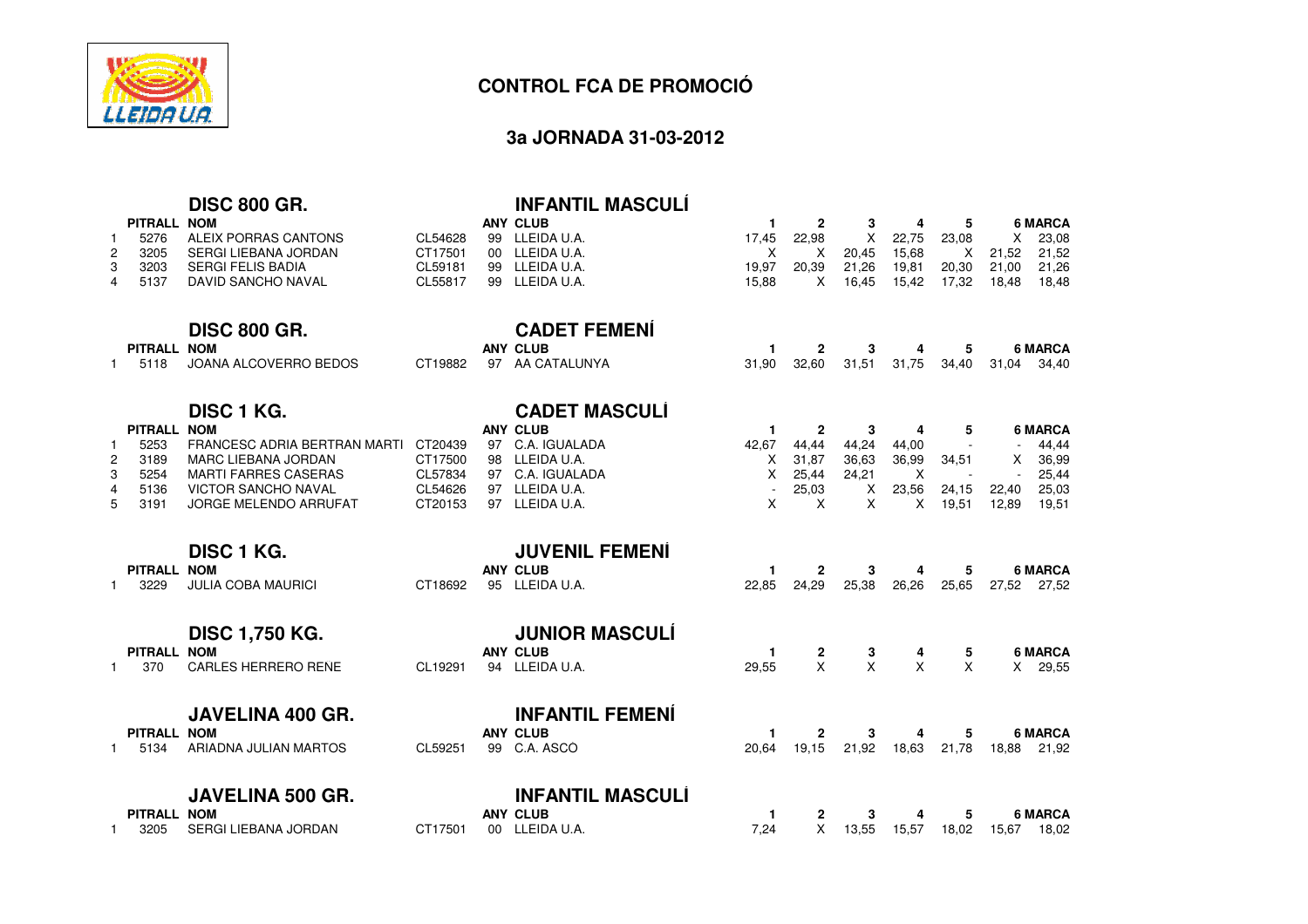

# **3a JORNADA 31-03-2012**

|                |                     | JAVELINA 600 GR.                                  |                    |    | <b>CADET MASCULI</b>                                    |                   |                       |            |            |                |                                        |
|----------------|---------------------|---------------------------------------------------|--------------------|----|---------------------------------------------------------|-------------------|-----------------------|------------|------------|----------------|----------------------------------------|
| -1             | PITRALL NOM<br>5253 | FRANCESC ADRIA BERTRAN MARTI                      | CT20439<br>CL52176 |    | <b>ANY CLUB</b><br>97 C.A. IGUALADA<br>97 C.A. IGUALADA | 1<br>45.80        | $\mathbf{2}$<br>46,82 | 3<br>46,68 | 4<br>42,83 | 5<br>41,72     | <b>6 MARCA</b><br>46,82<br>X           |
| 2<br>3         | 5265<br>5254        | ALEIX MARIN ALONSO<br><b>MARTI FARRES CASERAS</b> | CL57834            |    | 97 C.A. IGUALADA                                        | 34,60<br>20,92    | 33,45<br>X            | 32,38<br>X | 34,62<br>X | 32,27<br>24,19 | 35,79<br>35,79<br>25,40<br>25,40       |
|                | 3191                | JORGE MELENDO ARRUFAT                             | CT20153            |    | 97 LLEIDA U.A.                                          | X                 | X                     | X          |            |                | <b>NULS</b>                            |
|                |                     | <b>JAVELINA 600 GR.</b>                           |                    |    | <b>JUVENIL FEMENI</b>                                   |                   |                       |            |            |                |                                        |
|                | PITRALL NOM         |                                                   |                    |    | <b>ANY CLUB</b>                                         | 1                 | 2                     | 3          | 4          | 5              | <b>6 MARCA</b>                         |
| 1              | 5110                | MARINA CASTELLS CODINA                            | CL20743            |    | 96 LLEIDA U.A.                                          | 18,76             | 18,33                 | 17,23      | X          | X              | 16,30<br>18,76                         |
|                |                     | <b>JAVELINA 700 GR.</b>                           |                    |    | <b>JUVENIL MASCULI</b>                                  |                   |                       |            |            |                |                                        |
|                | PITRALL NOM         |                                                   |                    |    | <b>ANY CLUB</b>                                         | 1                 | 2                     | 3          | 4          | 5              | <b>6 MARCA</b>                         |
|                | 5273<br>5256        | <b>NIL ESTEVE SERRA</b><br>EUDALD BARBE MIRO      | CT19601<br>CT19292 |    | 95 LLEIDA U.A.<br>96 LLEIDA U.A.                        | X<br>X            | X<br>X                | 35,45<br>X | 36,04<br>X | X<br>X         | X 36,04<br>$\mathsf{X}$<br><b>NULS</b> |
|                |                     |                                                   |                    |    |                                                         |                   |                       |            |            |                |                                        |
|                |                     | <b>MARTELL 3 KG.</b>                              |                    |    | <b>INFANTIL MASCULI</b>                                 |                   |                       |            |            |                |                                        |
| 1.             | PITRALL NOM<br>3205 | SERGI LIEBANA JORDAN                              | CT17501            |    | <b>ANY CLUB</b><br>00 LLEIDA U.A.                       | -1<br>9.78        | 2<br>$\mathsf{x}$     | 3<br>8,02  | 4<br>10,70 | 5<br>$\times$  | <b>6 MARCA</b><br>13,27<br>13,27       |
|                |                     |                                                   |                    |    |                                                         |                   |                       |            |            |                |                                        |
|                |                     | <b>MARTELL 3 KG.</b>                              |                    |    | <b>CADET FEMENI</b>                                     |                   |                       |            |            |                |                                        |
|                | PITRALL NOM<br>5251 | CRISTINA COBO ORCOYEM                             | CL58161            | 98 | <b>ANY CLUB</b><br>CORNELLA AT.                         | 1.<br>X           | $\mathbf{2}$<br>34,34 | 3<br>X     | 4<br>Χ     | 5<br>X         | <b>6 MARCA</b><br>34,34<br>X.          |
| $\overline{2}$ | 5244                | <b>CARLA ROPERO TAPIA</b>                         | CT17502            |    | 98 LLEIDA U.A.                                          |                   | X                     | 9,41       | 9,89       | 10,41          | 10,30<br>10,41                         |
|                |                     |                                                   |                    |    |                                                         |                   |                       |            |            |                |                                        |
|                |                     | <b>MARTELL 4 KG.</b>                              |                    |    | <b>CADET MASCULÍ</b>                                    |                   |                       |            |            |                |                                        |
| 1              | PITRALL NOM<br>3189 | <b>MARC LIEBANA JORDAN</b>                        | CT17500            |    | <b>ANY CLUB</b><br>98 LLEIDA U.A.                       | $\mathbf{1}$<br>X | $\mathbf{2}$<br>X     | 3<br>32,38 | 4<br>42,51 | 5<br>X         | <b>6 MARCA</b><br>42,51<br>X.          |
| $\overline{c}$ | 5254                | <b>MARTI FARRES CASERAS</b>                       | CL57834            |    | 97 C.A. IGUALADA                                        | 21,90             | $\mathsf{X}$          | 22,11      | 22,27      | 22,95          | 22,52<br>22,95                         |
| 3              | 3191                | JORGE MELENDO ARRUFAT                             | CT20153            |    | 97 LLEIDA U.A.                                          | 12,89             | 15,85                 | 14.45      | 14,17      | 14,01          | $X$ 15,85                              |
|                |                     | <b>MARTELL 3 KG.</b>                              |                    |    | <b>JUVENIL FEMENÍ</b>                                   |                   |                       |            |            |                |                                        |
|                | PITRALL NOM         |                                                   |                    |    | <b>ANY CLUB</b>                                         | 1                 | $\mathbf{2}$          | 3          | 4          | 5              | <b>6 MARCA</b>                         |
|                | 5141                | <b>MARISOL MOYA GRAU</b>                          | CT20154            | 95 | LLEIDA U.A.                                             | X                 | 24,01                 | X          | 26,04      | 24,99          | 25,37<br>26,04                         |
| 2              | 5110                | MARINA CASTELLS CODINA                            | CL20743            | 96 | LLEIDA U.A.                                             | 14.10             | 16,42                 | 17,11      | 13,55      | 17,95          | 17,85<br>17,95                         |